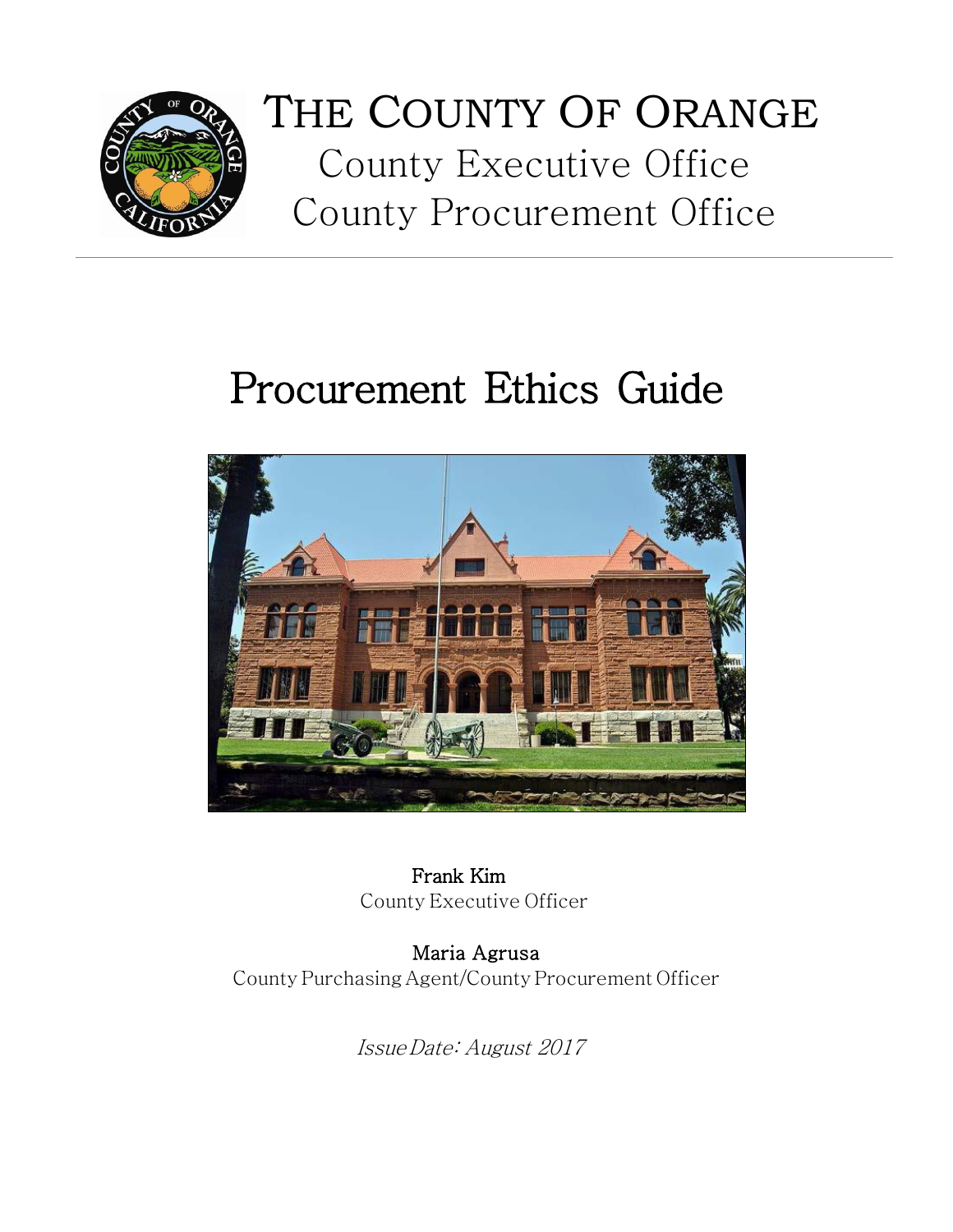## Preface

The County of Orange spends approximately \$1.5 billion a year contracting for goods, services and construction. Those with whom we contract are sometimes unfamiliar with the standards of conduct expected from them. In general, since public funds support most aspects of government activity, including procurement, the standards of conduct and ethical behavior tend to be stricter in the public sector than in the private sector. Actions and decision-making that are appropriate in the private sector may be unacceptable or illegal in the public sector.

The County Executive Office has prepared this *Procurement Ethics Guide* as a resource to advise companies who contract with the County, as well as County employees who process those contracts, about the ethical obligations and standards that govern County procurement. The guide may be used as a reference tool for County Deputy Purchasing Agents (DPAs) and contractors alike, as well as anyone who may be involved either directly or indirectly, in the County procurement process. One caveat: This guide is not an exhaustive compilation of all criminal, civil and ethical laws and rules covering County procurements. When there are doubts about whether conduct is legal or ethical, it is advisable that you contact the County Procurement Office (CPO) for guidance, and in the case of County employees, your County Counsel attorney.

The County Procurement Office is charged with oversight of decentralized purchasing operations. Any person who believes that there has been unfairness, favoritism or impropriety in any contract should inform the County Procurement Office at 1300 S. Grand Ave., Bldg. A, Santa Ana, CA 92705; telephone: 714-567-7314 or via email at [CPO@ocgov.com.](mailto:CPO@ocgov.com)

For further information on County procurement policies and for a copy of the most recent version of the County's *Contract Policy Manual*, contact the County Procurement Office/Policy Unit at 1300 S. Grand Ave., Bldg. A, Santa Ana, CA 92705; telephone: (714) 567-7363. This guide is also available on the CEO/County Procurement Office website at: [http://olb.ocgov.com.](http://olb.ocgov.com/)

Sources Used to Develop this Guide:

Model Procurement Code, American Bar Association Codified Ordinances of the County of Orange Contract Policy Manual 2017 National Institute of Governmental Purchasing (NIGP) State of California Government Code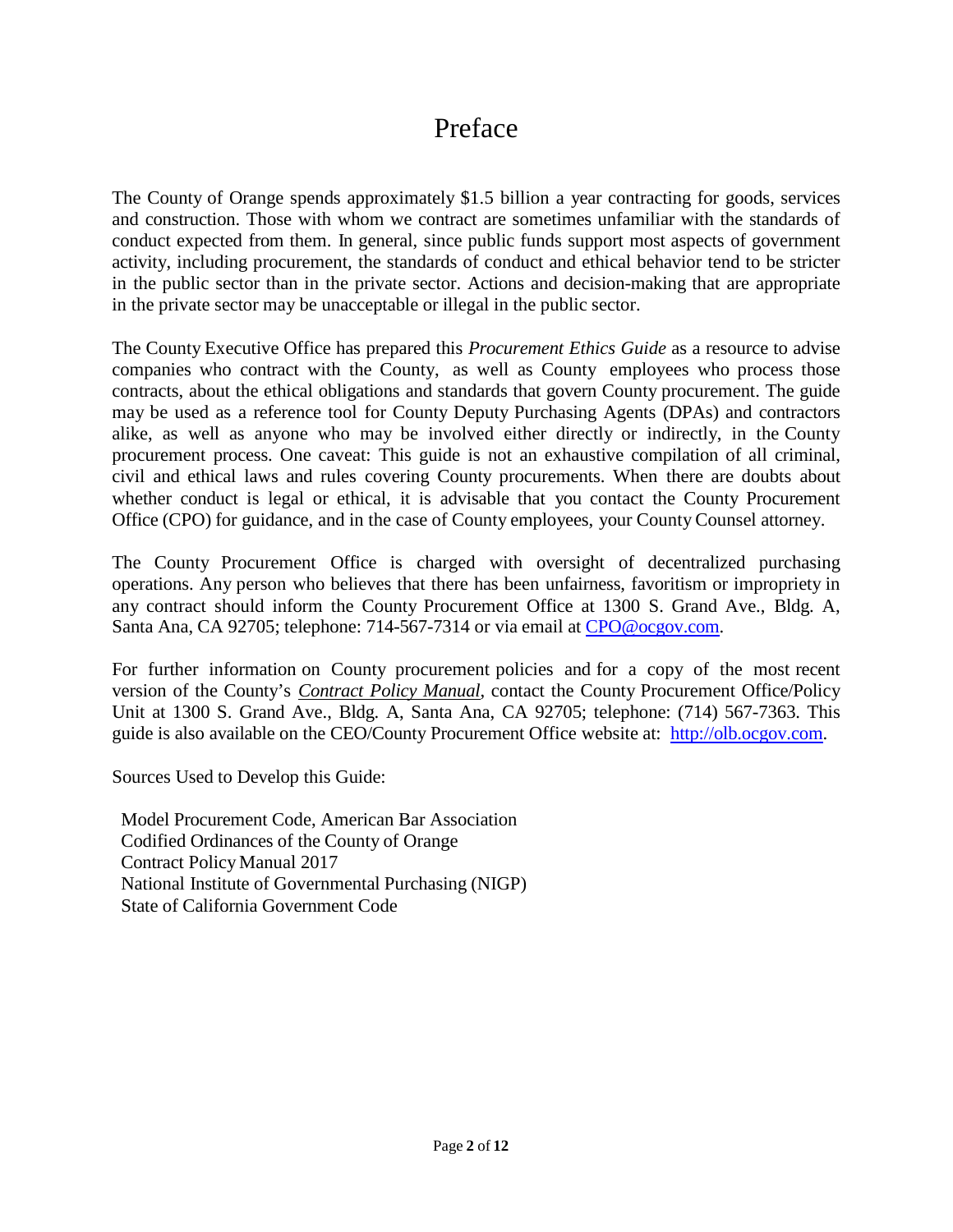## **CHAPTER 1**

#### *WHAT THE CONTRACTOR SHOULD EXPECT FROM COUNTY EMPLOYEES*

Public employment is a public trust. Public employees must discharge their duties impartially to assure fair, competitive access to governmental procurement by responsible contractors. Moreover, they shall conduct themselves in such a manner as to foster public confidence in the integrity of the County procurement process. All procurements must be "arm's-length" transactions.

When it comes to public purchasing, ethical behavior is imperative. Ethics go beyond what the law says; and encompasses a person's moral character, conduct, and perceptions of moral behavior. Because public procurement is undertaken on behalf of the taxpayers and the public at large, it is important that those who engage in public procurement do so with integrity and honor. This means treating vendors fairly, not engaging in questionable practices, and resisting offers of personal benefit.

The NIGP code of ethics serves as an important model for ethical behavior in contracting. The code says that those involved in public purchasing:

- 1. Should believe in the dignity and worth of the services rendered by the organization and the social responsibilities assumed as a trusted public servant.
- 2. Should be governed by the highest ideals of honor and integrity in all public and personal relationships in order to merit respect and inspire the confidence of the organization and the public being served.
- 3. Should believe that personal aggrandizement or personal profit obtained through misuse of public or personal relationships is dishonest and not tolerable.
- 4. Should identify and eliminate participation in operational situations where a conflict of interest may be involved.
- 5. Should keep his/her organization informed, through appropriate channels, on problems and progress of applicable operations by emphasizing the importance of facts.
- 6. Should seek or dispense no personal favors. Should handle each administrative problem objectively and empathetically without discrimination.
- 7. Should recognize that their purchasing activities are of public interest and a matter of public record, and therefore conduct their operations so that all actions can be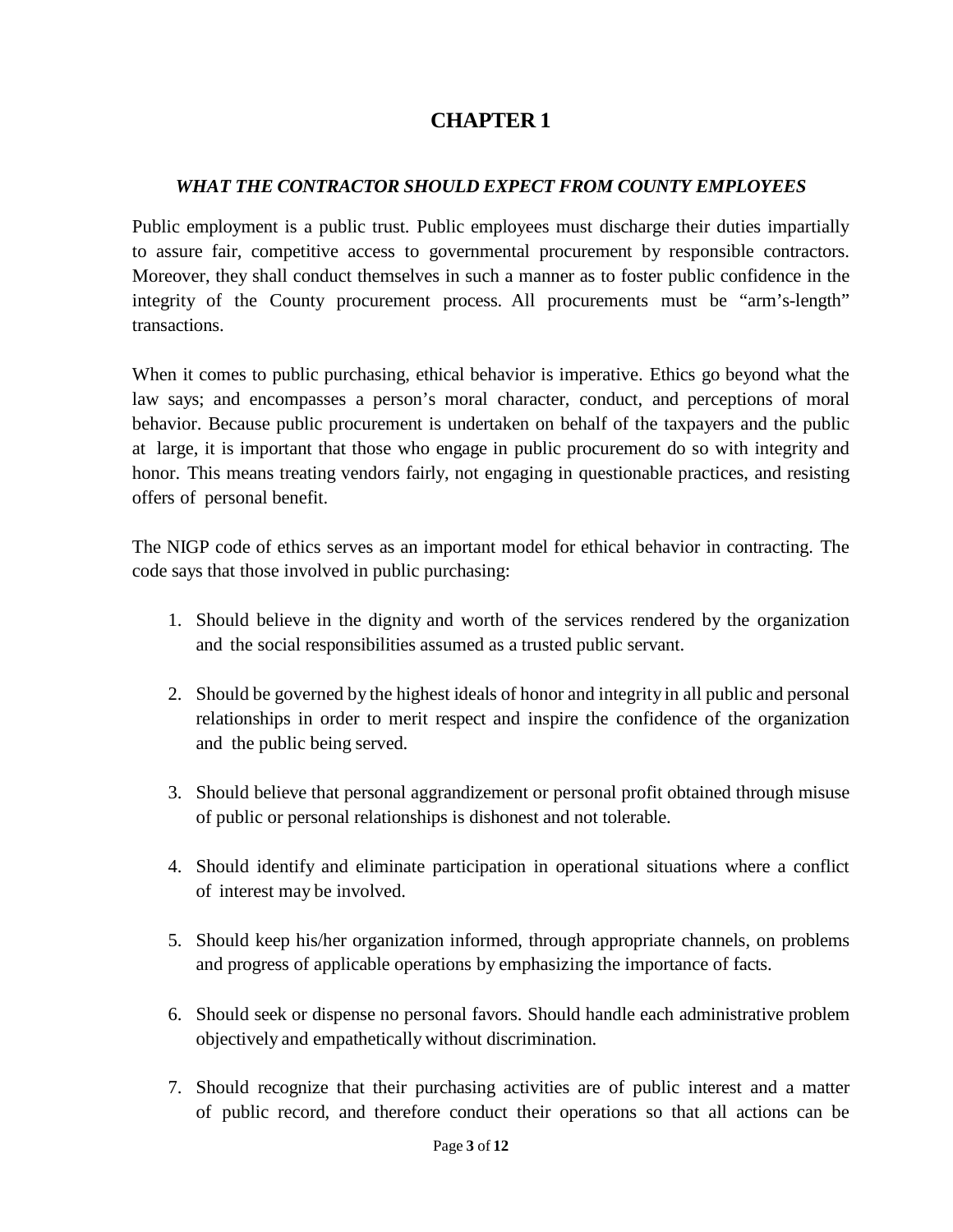fully substantiated and legally defended in accordance with the awarding authority of the agency which they serve. To this end, they should maintain adequate records on all purchases as to class of purchase, prices paid, source of supply, and justification of award.

- 8. Should take a stand against any and all proposals which would hamper the performance of their duties in a manner which will best serve the interests of all citizens served by their agency, resisting all pressures which might tend to benefit any specific group or groups to the detriment of the best interest of the whole.
- 9. Should endeavor to keep themselves free from involvements which would place them in a position of possible conflict of interest.
- 10. Should, to the maximum extent possible, employ the practice of open competitive bidding based upon adequate and non-restrictive competition.

Any attempt to obtain personal gain through public employment by conduct inconsistent with the proper discharge of the employee's duties is a breach of the public trust.

To the extent that violations of the ethical standards of conduct constitute violations of state and local law, they can result in criminal prosecution and civil actions. Such proceedings shall be in addition to any other remedies which the Countymay pursue in its best interests.

County employees responsible for procurement actions are obligated, under both County and State law policy, to obtain the best price or value for the expenditure of public funds. Generally, this is accomplished through full and open competition, which requires that:

- County contracts are made accessible to a wide number of prospective contractors through the internet by visiting the County Procurement Office website at [http://olb.ocgov.com;](http://www.ocgov.com/)
- Requirements, designs, work plans, and specifications are not tailored to favor a particular contractor; and
- No competitor is permitted an advantage by the premature disclosure of contract details or the disclosure of competitors' confidential information.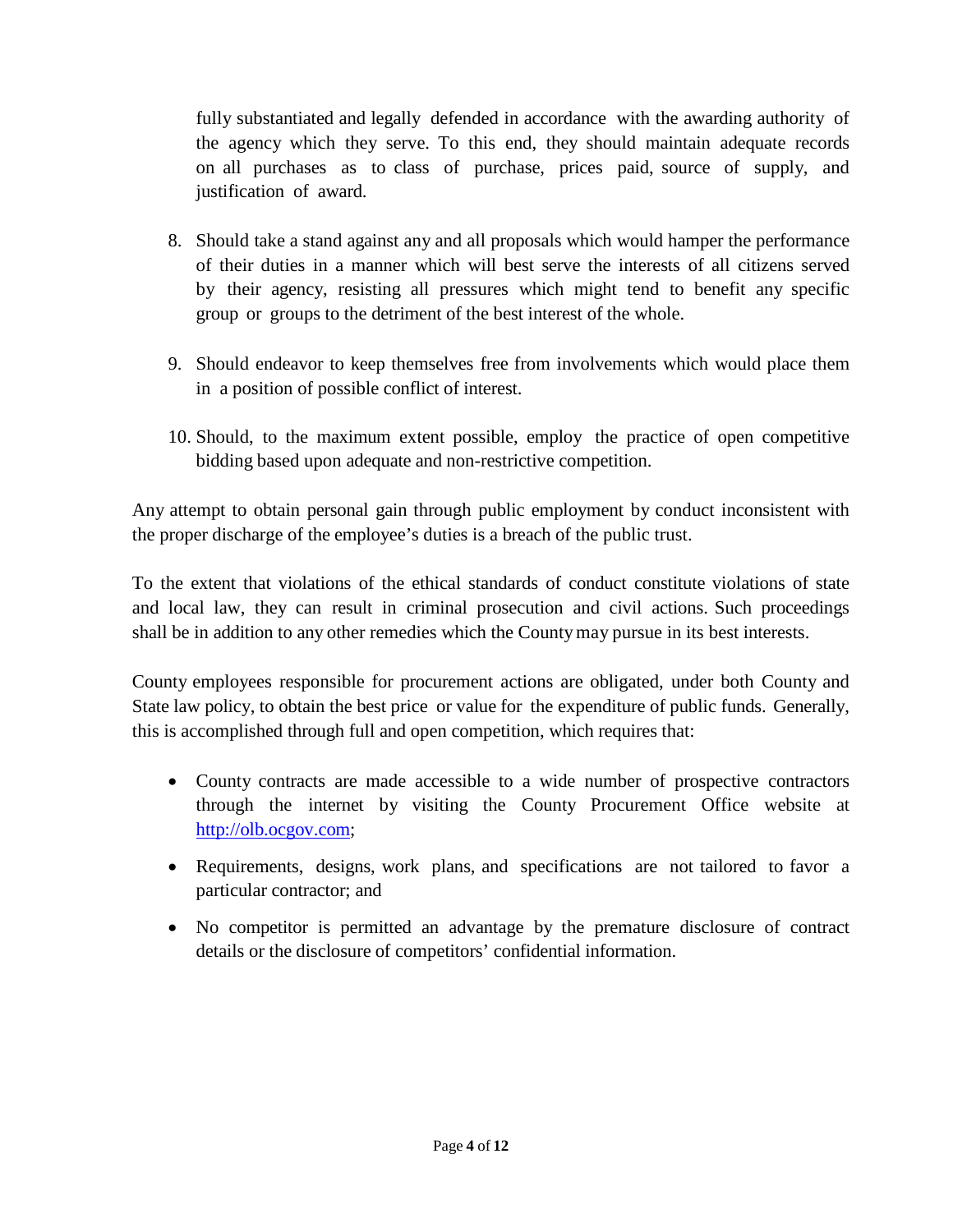## **CHAPTER 2**

#### *WHAT THE COUNTY EXPECTS FROM THE CONTRACTOR*

As described in Chapter 1, the County relies upon open, arms-length, competitive procurements, to ensure that it spends the public's money wisely. To do business with the County, contractors must respect and not undermine that process. We also expect contractors to perform fully, timely, and honestly in accordance with the terms of their contracts and to demonstrate their responsibility through a history of successful and honest performance.

#### 1. BEFORE YOU CONSIDER BECOMING A CONTRACTOR

For every proposed County contract, the Procurement Division is required to consider whether the contractor has the requisite "responsibility", (i.e. relevant experience combined with performance reliability) for the contract award. Before engaging in the County procurement process, you may want to take a hard look at your firm's history of business integrity as well as whether your firm has the capability of fully meeting the demands of the work. To do business with the County you must:

- Be prepared to demonstrate that your firm has the resources and experience to perform the work successfully;
- Be prepared to publicly and truthfully disclose your firm's management and ownership, officers and owners, and current financial condition with an expectation that any of their legal, financial or performance problems will need to be explained;
- Be current on your obligations, including paying corporate, real property, payroll taxes, social security contributions, as well as water, sewer, and other local assessments; and
- Pay prevailing wages, where legally required.

#### 2. WHEN YOU OFFER A BID OR PROPOSAL

County officials are generally required to conduct competitive procurements and to award contracts on the basis of price and/or ability. Efforts by a contractor or by a lobbyist acting on behalf of a contractor to gain an "inside track" by inhibiting competition or providing information, summaries, bid comparisons, or alternatives not considered in the formal bid process is prohibited.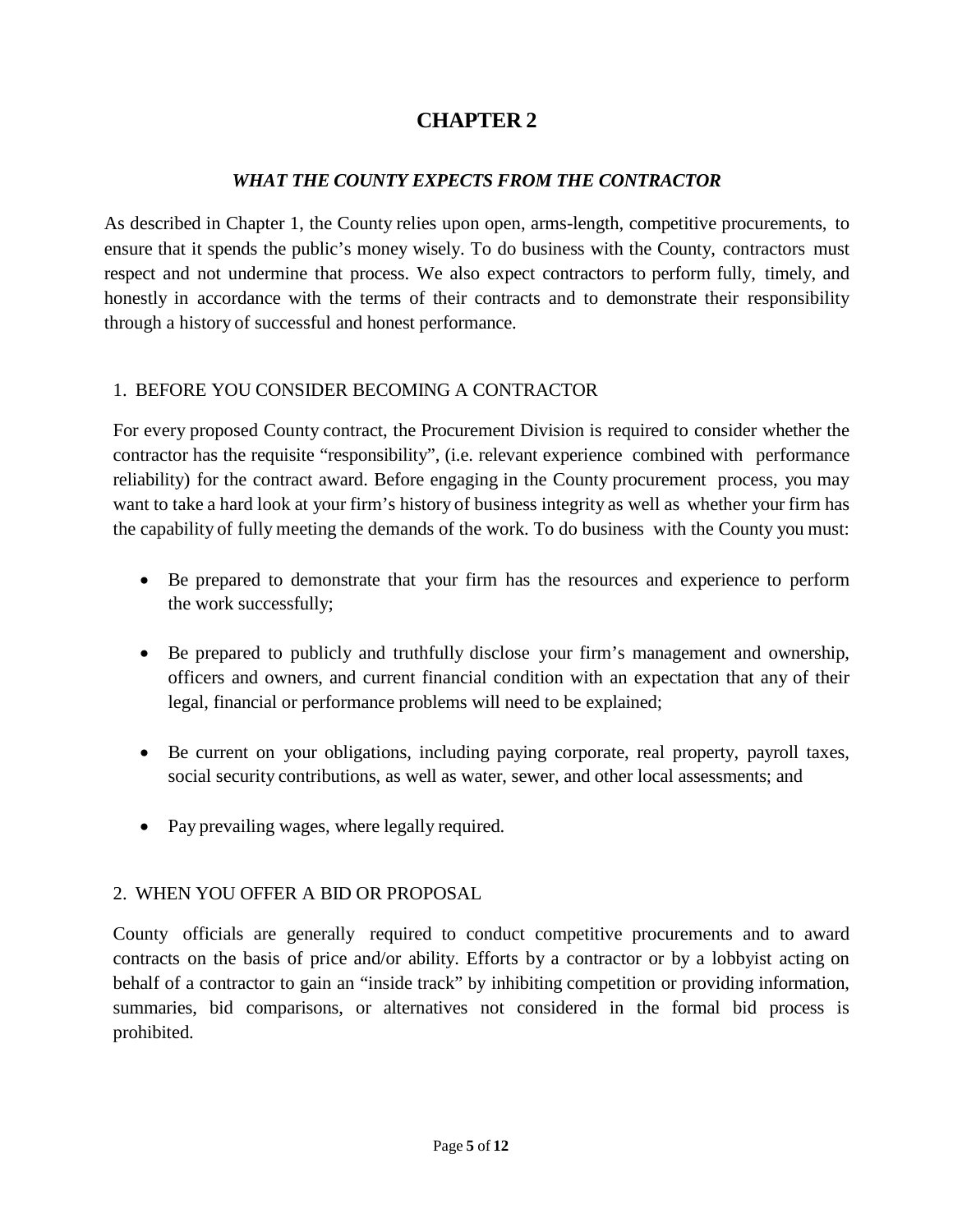#### *A. Undermining the Competitive Process*

Contractors are expected to independently and honestly prepare and submit bids and proposals based upon their own costs and qualifications, and without colluding or otherwise obtaining information about a competitor's proposal or bid. With this approach, the County obtains the most advantageous price or proposal available among firms doing business in that market.

- Do not "cooperate" or share pricing information with competitors when preparing your bids. Anti-competitive activity, where competitors agree on the prices to be submitted, is known as "collusive bidding, or price fixing or "bid-rigging" and is illegal.
- Do not submit artificially high or low bids to make a competitor's price look more reasonable. This is known as "complementary bidding" and is similarly prohibited.
- Do not submit bids or proposals that are deceptively attractive with an expectation that after winning the contract you will receive your additional costs or inflate profits through change orders or amended contracts in which you then have a "sole source" competitive advantage.
- Do not manipulate unit cost awards by selectively underbidding particular line item costs in the expectation that their quantities will change after award (i.e., do not engage in "unbalanced bidding").

#### *B. Gifts*

Do not offer a gift of any kind to a public servant to directly or indirectly influence the drafting of procurement requirements, evaluations, awards, or payment. Such an offer is not a "gift", but a bribe. The employee must report attempts at bribery.

Offering a gift to a public servant is a crime. Title 1, Division 3, Article 2 of the Codified Ordinances of the County of Orange prohibits the donation and receipt of specified gifts to public officials. This article is referred to as the Orange County Gift Ban Ordinance (See Attachment I – *Orange County Gift Ban Ordinance Guidelines.*)

Violation of the Orange County Gift Ban Ordinance shall constitute a misdemeanor, and any employee found in violation shall be subject to discipline, including, in appropriate cases, termination of employment.

If a County employee suggests or demands a "gift" for providing any service, consideration, or advantage to you, you should report this to the Orange County Internal Audit – Fraud Hotline at (714) 834-3608.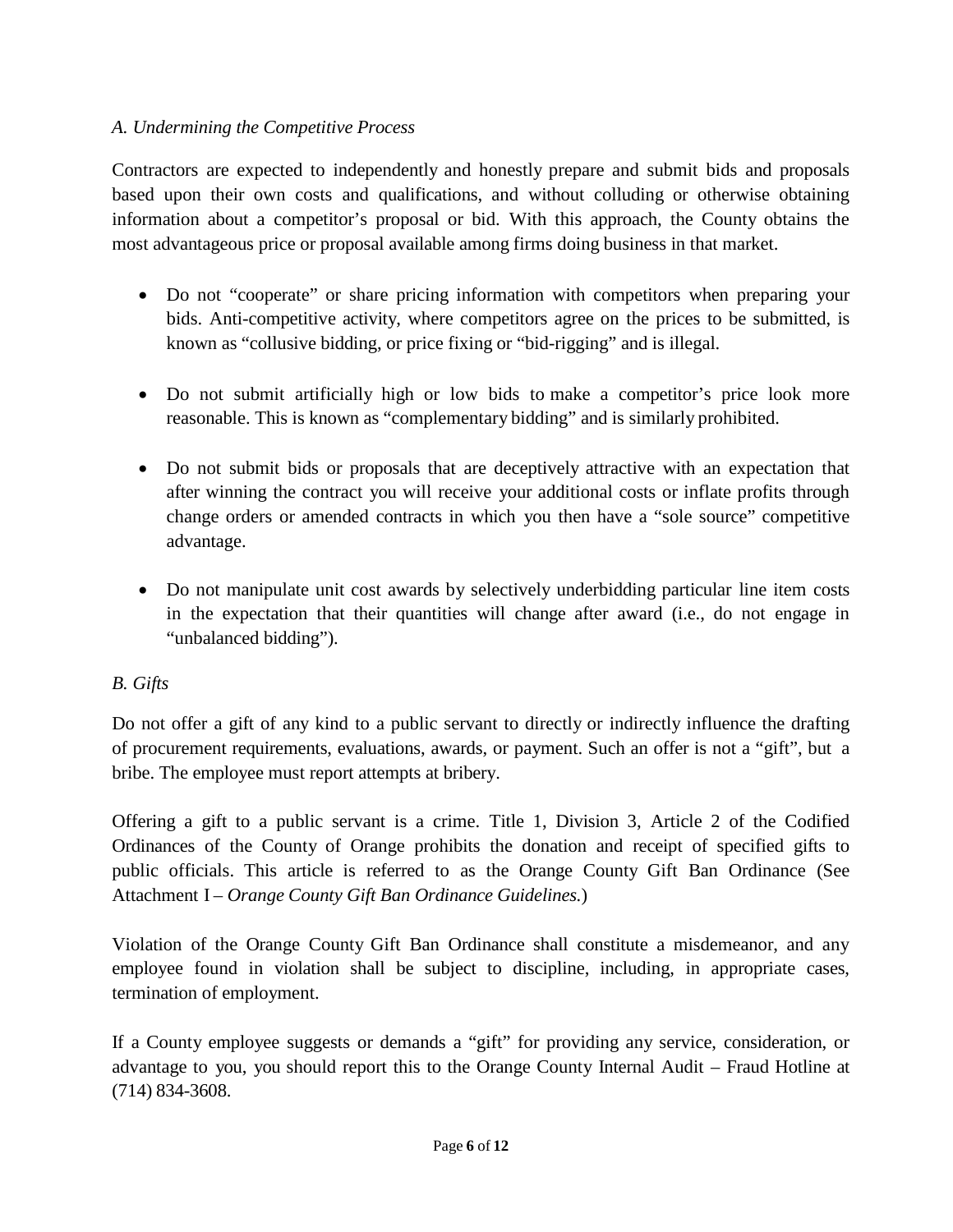#### *C. Job Offers*

It shall be considered a breach of ethical standards for any employee or former employee to act as a principal or as an agent for any non-County entity in connection with any matter in which the employee participated personally while employed by the County. Moreover, no business in which the employee has a financial interest shall act as a principal or agent for the County.

#### *D. Confidential/Protected Information*

Confidential information is defined as that information which is available only because of one's status as a County employee. It shall be a breach of ethical standards for any employee or former employee to use confidential information for actual or anticipated personal gain or for the actual or anticipated personal gain of another person (*i.e.,* contractor).

For each procurement, there is generally a mechanism created to apprise potential contractors of the information they need to prepare their bids or proposals. For example, all interested contractors may be invited to ask questions at a pre-bid or pre-proposal conference or to direct inquiries to the contracting officer in writing. Responses are then shared with all other contractors. Often, negotiations will be conducted with qualified contractors based upon a protocol developed for the procurement. Do not circumvent this process by asking a current or former County official to provide you with information to which you are not entitled. Information relating to the identity of potential offerors, proposal contents, cost/pricing data, proprietary information and trade secrets, technical and cost evaluations, and proposal rankings is confidential; at least until the procurement award has progressed to the point where the information is publicly available.

#### 3. YOUR WORK UNDER CONTRACT

A contractor's ethical obligations do not end upon award of a contract. Gifts and job offers may not be offered to improperly influence County employees to approve work, materials, or payments under the terms of a contract. Contractors are required to perform fully in accordance with the terms of their County contracts. Where progress payments are sought, or payments are made on a budgetary or cost-reimbursement basis, a contractor's business records must truthfully support its claims for payment.

#### *A. Product Substitution*

The delivery of goods or services that fall below contractual requirements, but are nevertheless invoiced by the contractor as if the contractual specifications had been met, is known as "product substitution". Product substitution is a violation of your contract. The following acts are considered product substitution:

• Providing inferior quality or substandard raw materials and finished products;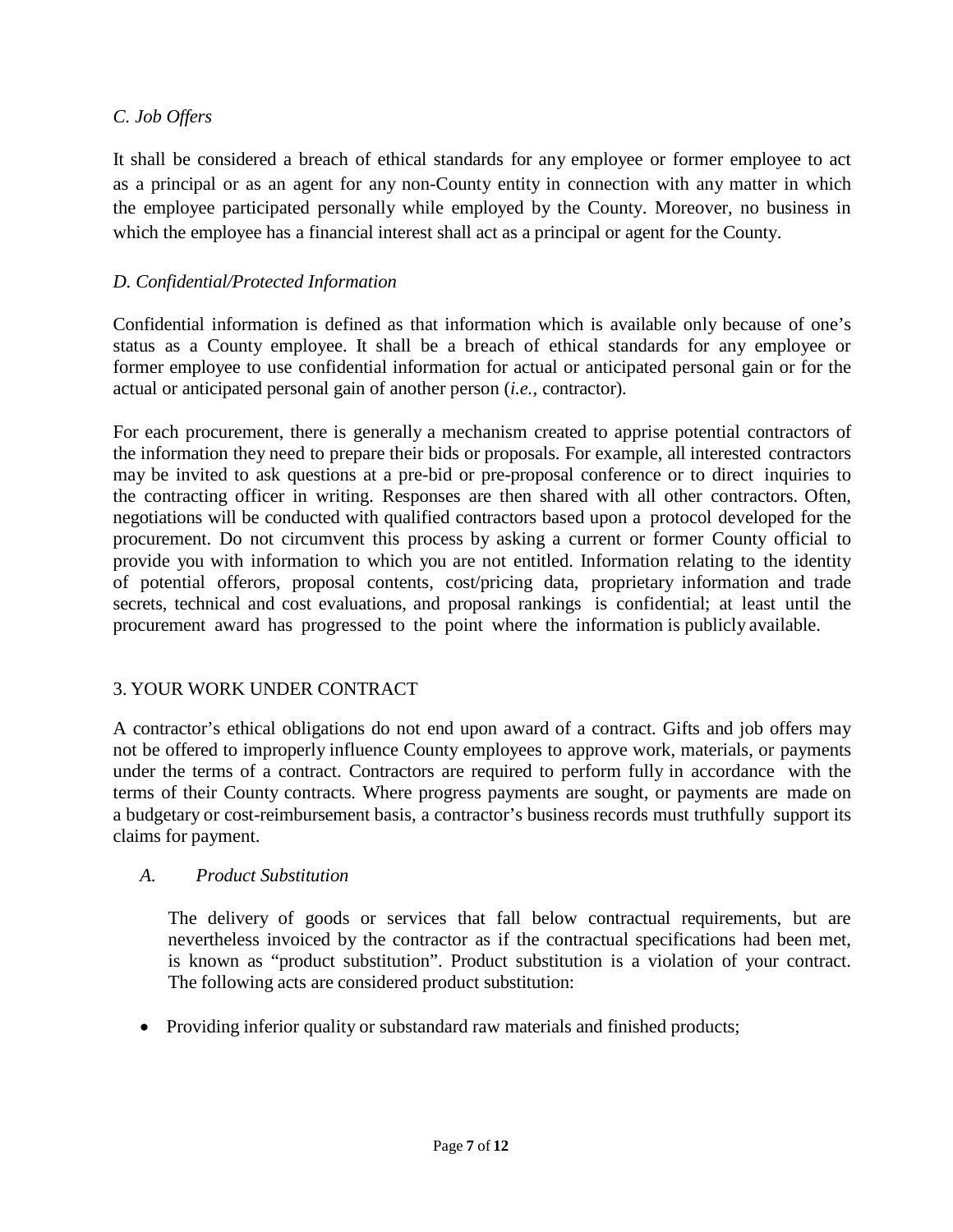- Attempting to bribe County employees to accept or overlook product deficiencies may result in criminal prosecution;
- Substituting generic or foreign-made products when particular brand names or domestically produced products are required in the contract specifications;
- Submitting for compliance testing, samples or items that are not representative of actual production materials or products; and
- Substituting used or refurbished products without authorization.

#### *B. Premature Progress Payments*

Certain long-term contracts permit payments to be made as construction or other performance proceeds. These "progress payments" are generally payable upon proof that costs have been incurred or milestones in the contract have been reached. A contractor's falsification of labor or material costs, or a misrepresentation of progress reached, to obtain faster County payments, is illegal even where the total amount paid to the contractor is ultimately no more than the contract allows.

#### *C. Improper Claims for Cost Reimbursement*

When a contractor enters into a County contract for an amount based upon its actual costs, the contractor must maintain an accounting system that accurately categorizes its costs so that only costs that are "reasonable" and "allowable" under the contract are claimed for reimbursement. Some examples of costs that should not be claimed for reimbursement include but are not limited to fines, gifts, bribes, entertainment costs, and certain legal costs. "Cost mischarging" occurs when such costs and other unwarranted expenditures are the result of the contractor's own negligence or misconduct, but are nonetheless charged to the County.

#### *D. Proper Control and Accounting*

Internal controls – Keep control over operations and assets by maintaining adequate systems of internal controls including separation of duties.

Record keeping – Maintain reliable records to help insure that actions pertaining to the contract, inventory, expenses, and other reportable items are accurately, completely, and fairly recorded and reported.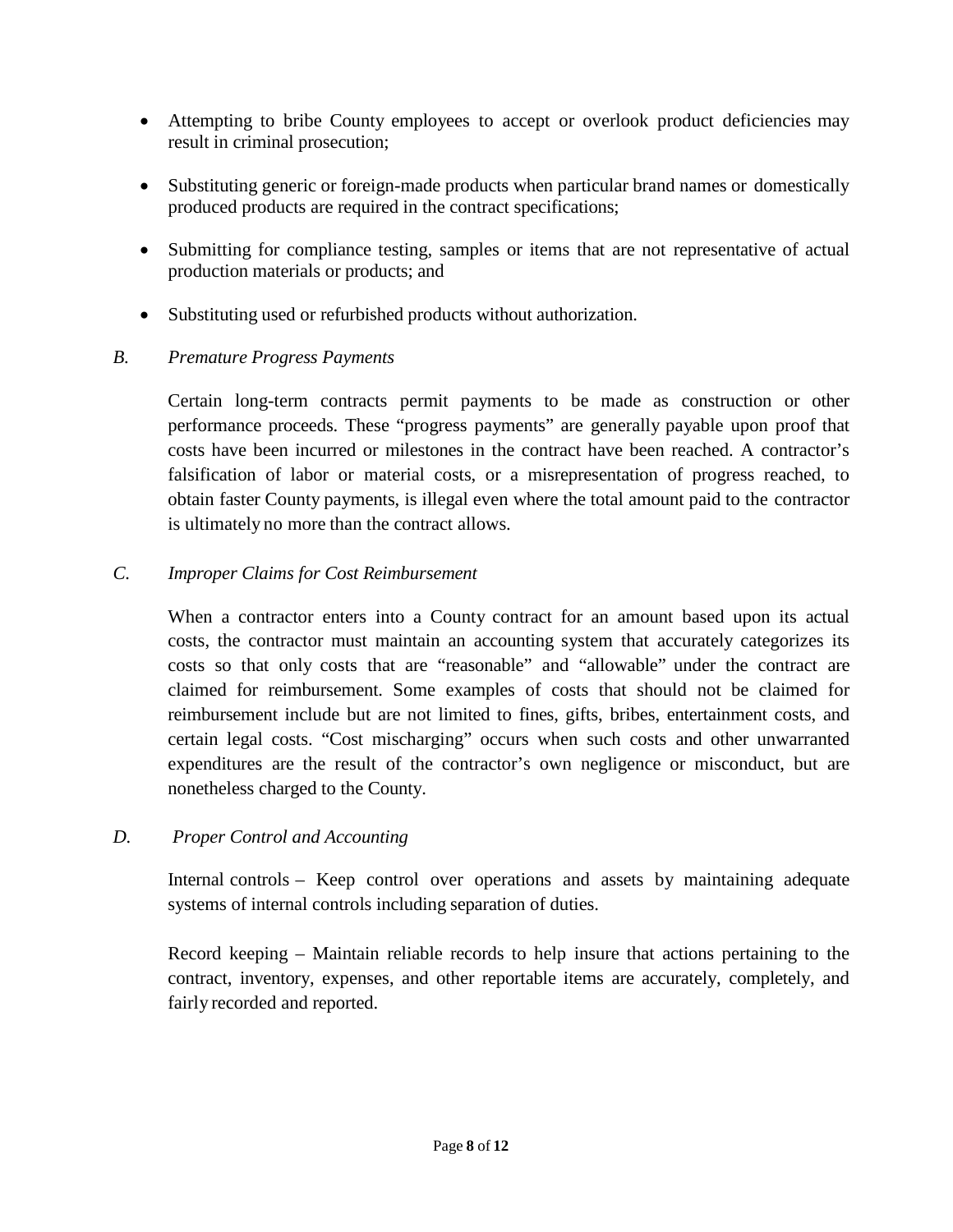## **CHAPTER 3**

#### *SANCTION FOR MISCONDUCT*

A wide range of criminal, civil, administrative, and contractual sanctions can be applied in addressing procurement fraud and misconduct. These include, but are not limited to, filing of State and Federal criminal charges; civil contract remedies, including treble damages (i.e., tripling the amount of damages); assessment of liquidated damages; the voiding or rescinding a contract; finding a contractor non-responsible; and debarment. Remember, it is not only the contractor that will gain notoriety from dishonest, unethical, and poor performance, but also the contractor's key personnel.

Stay honest. Protect yourself. Do not involve County employees in dishonesty. The County has the authority to void a contract between the County and a contractor if policies are violated. The contractor and County employee alike can find themselves facing misdemeanor or felony charges for procurement fraud.

Maintaining a good relationship with the County involves an understanding of both the County's business needs and our ethical environment.

#### Examples of Misconduct

- Vendor Name Changes Submitting duplicate or multiple invoices for the same service under different vendor names in an attempt to receive double payment.
- Billing At Year End Agreeing to submit invoices for services not yet rendered at the end of the budget year to secure funds for future services is a violation of County policy and constitutes fraud.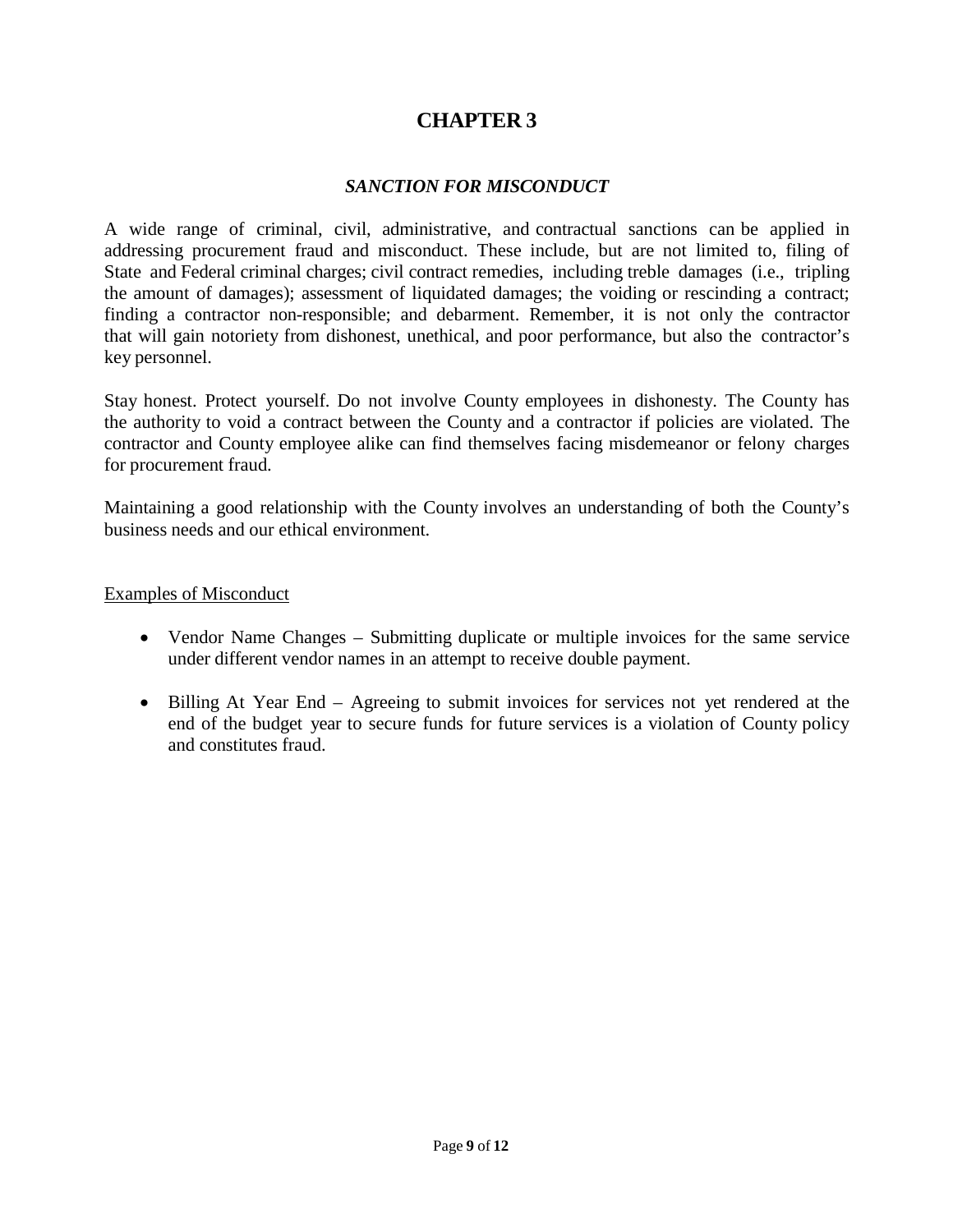### Attachment I

## **OC GIFT BAN ORDINANCE GUIDELINES**

No person who is doing business with the County shall make any gift to any County officer and/or designated employee who, by virtue of his/her County employment, could make a governmental decision, participate in making a governmental decision, or use his or her official position to influence a governmental decision regarding the pending business of the donor. For a complete copy of the OC Gift Ban Ordinance, please visit: [http://cams.ocgov.com/Web\\_Publisher/Agenda12\\_07\\_2010\\_files/images/O00310-001731A.PDF](http://cams.ocgov.com/Web_Publisher/Agenda12_07_2010_files/images/O00310-001731A.PDF)

Guidelines:

- No County officer shall solicit or accept any gift from any person whom he knows, or has reason to know, is doing business with the County.
- No designated employee shall solicit or accept any gift from any person whom he knows, or has reason to know, is doing business with the County.
- No public official shall accept any gift when the identity of the donor is not known to the public official.

#### **Violations and enforcement**

- Any County officer who violates the County's Gift Ban Ordinance shall be guilty of a misdemeanor.
- Any designated employee who violates the County's Gift Ban Ordinance shall be subject to discipline for such violation, including, in appropriate cases, termination of employment.
- Any member of any County board or commission, other than a board or commission established by the Constitution or a statute of the State of California, who violates the County's Gift Ban Ordinance, shall be subject to removal from office.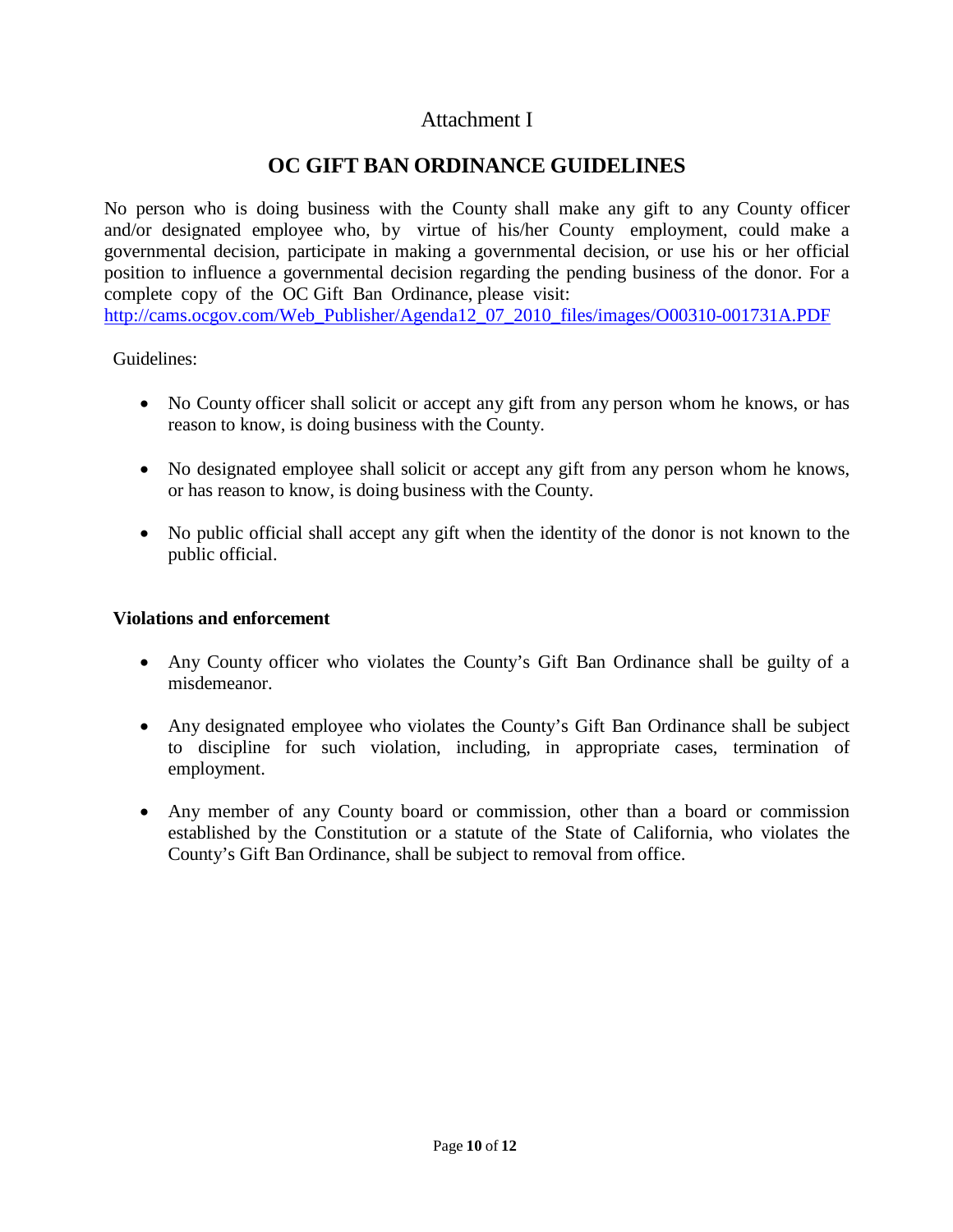### Attachment II

## **CONFLICT OF INTEREST GUIDELINES**

The State of California Government Code addresses conflicts of interest as follows:

- Section 87100: "No public official at any level of state or local government shall make, participate in making, or in any way attempt to use his official position to influence a governmental decision in which he knows or has reason to know he has a financial interest."
- Section 87103: "An official has a financial interest in a decision within the meaning of Section 87100 if it is reasonably foreseeable that the decision will have a material financial effect, distinguishable from its effect on the public generally, on the official or member of his or her immediate family, or on:
	- (1) Any business entity in which the public official has a direct or indirect investment worth two thousand dollars (\$2,000) or more.
	- (2) Any real property in which the public official has a direct or indirect interest worth two thousand dollars (\$2,000) or more.
	- (3) Any source of income, other than gifts or other than loans by a commercial lending institution in the regular course of business on terms available to the public without regard to official status, aggregating five hundred dollars (\$500) or more in value provided to, received by or promised to the public official within twelve months prior to the time when the decision is made.
	- (4) Any business entity in which the public official is a director, officer, partner, trustee, employee, or holds any position of management.
	- (5) Any donor of, or any intermediary or agent for a donor of, a gift or gifts aggregating two hundred fifty dollars (\$250) or more in value provided to, received by, or promised to the public official within twelve months prior to the time when the decision is made.

For purposes of this section, indirect investment or interest means any investment or interest owned by the spouse or dependent child of a public official, by an agent on behalf of a public official, or by a business entity or trust in which the official, the official's agents, spouse, and dependent children own directly, indirectly, or beneficially a ten percent interest or greater."

• Section 1090: "Members of the legislature, state, county, district, judicial district, and city officers or employees shall not be financially interested in any contract made by them in their official capacity, or by anybody or board of which they are members. Nor shall state, county, district, judicial district, and city officers or employees be purchasers at any sale or vendors at any purchase made by them in their official capacity.